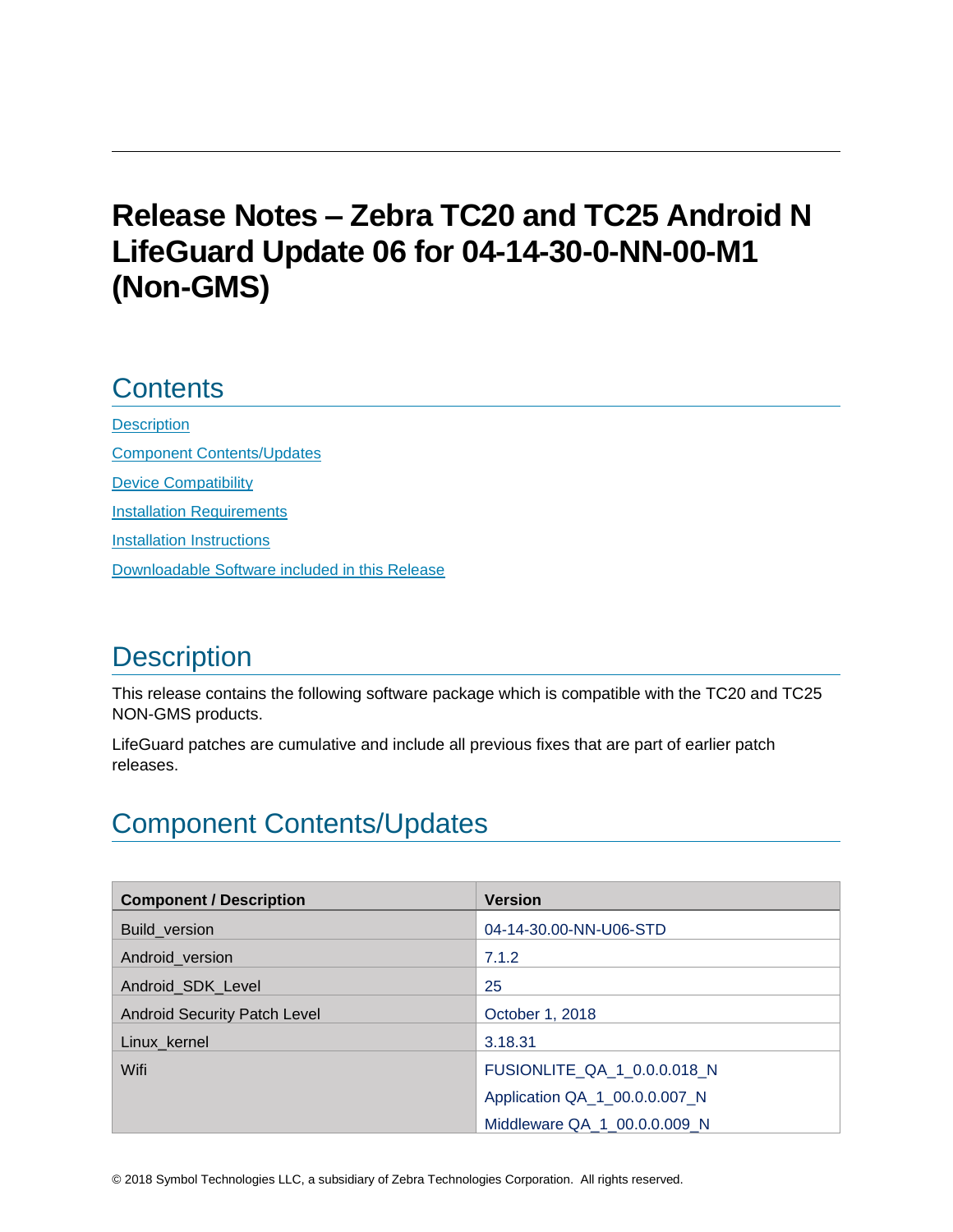|                           | Radio QA_1_00.0.0.017_N             |
|---------------------------|-------------------------------------|
| Platform                  | Qualcomm MSM8937                    |
| Scanning_Framework        | 19.0.29.0                           |
| <b>DWDemo</b>             | 2.0.13                              |
| <b>OSX</b>                | QCT.71.7.8.UL                       |
| <b>MXMF</b>               | 8.1.0.10                            |
| Touch                     | Focaltech V1.1 20161103 (fw:0x24)   |
| Bluetooth_Stack           | CNSS.PR.4.0-00388/01050102          |
| Flash_Size                | 16G /32G                            |
| RAM_Size                  | 2G                                  |
| <b>GPS</b>                | MPSS.JO.3.0-00295-8937_GENNS_PACK-1 |
| <b>MMS</b>                | 7.1.2                               |
| RIL_Version               | 1.0                                 |
| <b>BT_Pairing_Utility</b> | 3.8                                 |
| Datawedge                 | 6.9.49                              |
| Camera                    | LA.UM.5.6.r1-04600-89xx.0-1         |
| <b>PTT</b>                | 3.1.35                              |
| RxLogger                  | 5.4.10.0                            |
| StageNow                  | 3.0.1.1038                          |
| Data_Analytics            | 3.3.0.1113                          |
| <b>EMDK</b>               | 6.10.12.1312                        |
| <b>IMEI SV Number</b>     | 06                                  |
| <b>OEM Config</b>         | 8.1.0.9                             |
| <b>File Browser</b>       | 1.19.1.5                            |
| <b>DDT</b>                | V1.16.0.1                           |

### **1. CFE v6 Updates:**

- ❖ CFE-TC2X-N-XX-041430-N-00-06.zip (GMS)
	- 1. **Android Security Patch Level**: October 01, 2018

Use the below link to see the Android Security bulletin for more information:<https://source.android.com/security/bulletin/>

2. SPR35440- Resolved an issue where device did not show private APN when it was created using StageNow.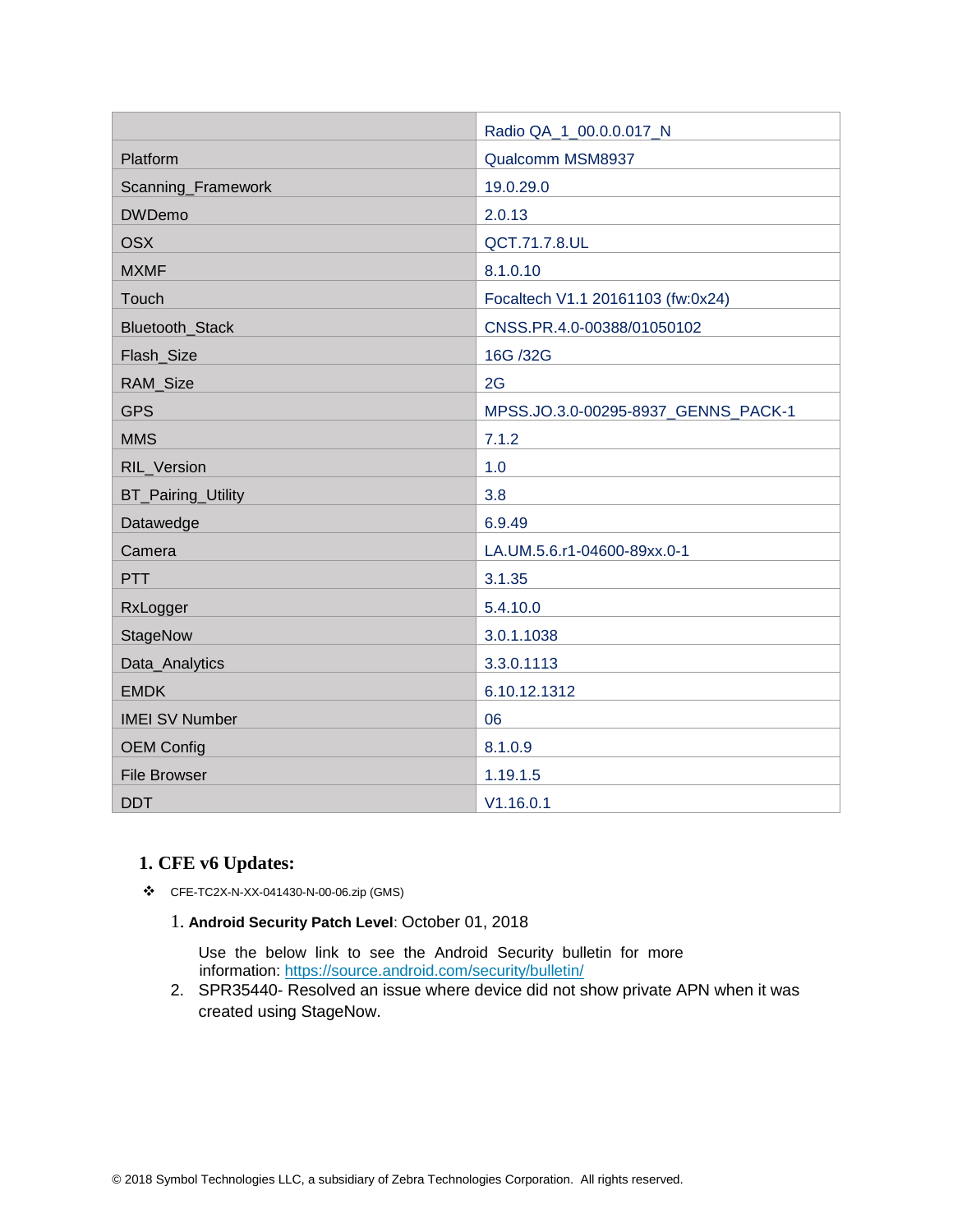### **2. CFE v5 Updates:**

❖ CFE-TC2X-N-XX-041430-N-00-05.zip (GMS)

#### 1. **Android Security Patch Level**: September 01, 2018

Use the below link to see the Android Security bulletin for more information:<https://source.android.com/security/bulletin/>

- 3. Updated below mentioned components:
	- o File Browser: Version 1.19.1.5
	- o Diagnostic Tool: Version 1.16.0.1
	- o OEMConfig: Version 8.1.0.9
	- $\circ$  WiFi FUSIONLITE QA 1 0.0.0.018 N
	- o DataAnalytics Version 3.3.0.1113
- 4. MX, StageNow, EMDK, Datawedge component updates:
	- Note: For detailed release notes, please refer [http://techdocs.zebra.com](http://techdocs.zebra.com/)
	- o MX: Version 8.1.0.10
		- a. SPR34716 Resolved an issue wherein the MX was getting killed by Backup manager and didn't restart properly.
		- b. SPR33323 Added new feature to enable/disable physical keyboard via StageNow.
	- o StageNow Client: Version 3.1.1.1018
	- o EMDK: Version 6.10.12.1312
	- o Datawedge: Version 6.9.49
		- a. SPR34429 Resolved an issue wherein DataWedge failed to load "default Profile0".
		- b. SPR34614 Resolved an issue in DataWedge wherein scanner could not be enabled due to quick enabling and disabling of scanner through Intents.
		- c. SPR34972 Implemented new parameters in scanner input plugin API so that the API takes considerable less time to suspend/reenable of the scanner
- 5. Included Zebra Software License Manager v3.1.1.
- 6. SPR33207- Resolved an issue wherein the Device Diagnostic tool had an issue with reading the Battery Cycles in the application for PP+ batteries.
- 7. SPR35252- Resolved an issue wherein the device reboots when DO mode is enabled and user tries to turn data saver on.
- 8. SPR35568 Resolved an issue wherein device does not show preview information in Messaging App when language toggles from right-to-left.
- 9. Data Analytics changes:
	- o DataAnalytics has been renamed to Zebra Data Service.
	- o DAInBuiltDCA has been renamed to Zebra Data Service Plugin.
	- o SettingsEULA has been renamed to Zebra Data Services.
	- $\circ$  In this release, the ZDS-EULA pop up during configuring the device, can be automatically skipped if the device is configured for Device Owner mode or when SUWBypass is used.
	- $\circ$  DO mode configuration mechanism includes NFC bump, QR code, AFW# and Zero touch.
	- o SUW Setup Wizard Bypass can set with PowerMgr CSP.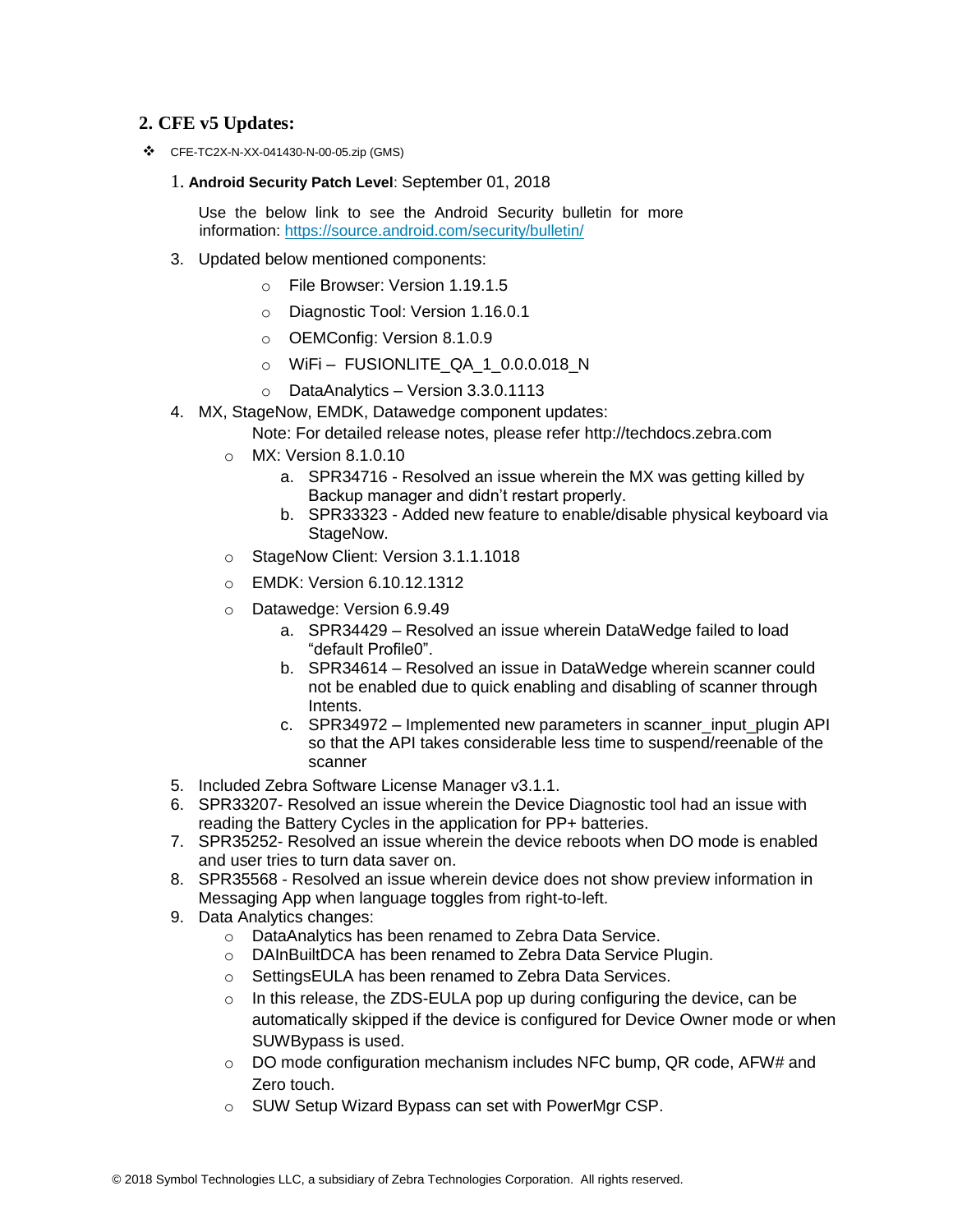- $\circ$  On Automatic skipping of Zebra EULA, Zebra's default settings and data collection rules will be configured on the device.
- 10.Disabled the Qualcomm Location from GMS build for both TC20 and TC25.

### **3. CFE v4 Updates:**

❖ CFE-TC2X-N-XX-041430-N-00-04.zip (Non-GMS)

### 1. **Android Security Patch Level**: August 01, 2018

Use the below link to see the Android Security bulletin for more information: <https://source.android.com/security/bulletin/>

- o Updated below mentioned components:
	- MXMF Version 8.0.1.2
		- DataWedge Version 6.8.54
		- EMDK Version 6.9.16.1216
		- Staging Client Version 3.0.1.1038
		- File Browser -- Version 1.19.1.5
		- DDT -- Version 1.15.0.14
		- OEM Config Version 8.0.0.4
		- Data Analytics -- Version 3.3.0.1113
		- Wifi -- Version FUSIONLITE\_QA\_1\_0.0.0.017\_N
- $\circ$  SPR35005 Resolved an issue wherein the Proximity being Suspended.
- $\circ$  Added cellular WAN changes to support some Latin American (LATAM) carriers certification. TC25 now supports following Latin America Carriers
	- AT&T Mexico
	- Telcel Mexico
	- Telefonica Columbia
- o Changes for Telenor Denmark carrier certification:
	- SPR34858 Corrected SIM PIN Retry Count
	- Danish language translations

### **4. CFE v3 Updates:**

❖ CFE-TC2X-N-XX-041430-N-00-03.zip (Non-GMS)

#### 1. **Android Security Patch Level**: July 01, 2018

Use the below link to see the Android Security bulletin for more information: <https://source.android.com/security/bulletin/>

- o Updated below mentioned components:
	- MXMF Version 8.0.1.2
	- DataWedge Version 6.8.54
	- EMDK Version 6.9.16.1216
	- StagingClient Version 3.0.1.1038
	- File Browser --1.19.1.5
	- DDT  $-1.15.0.14$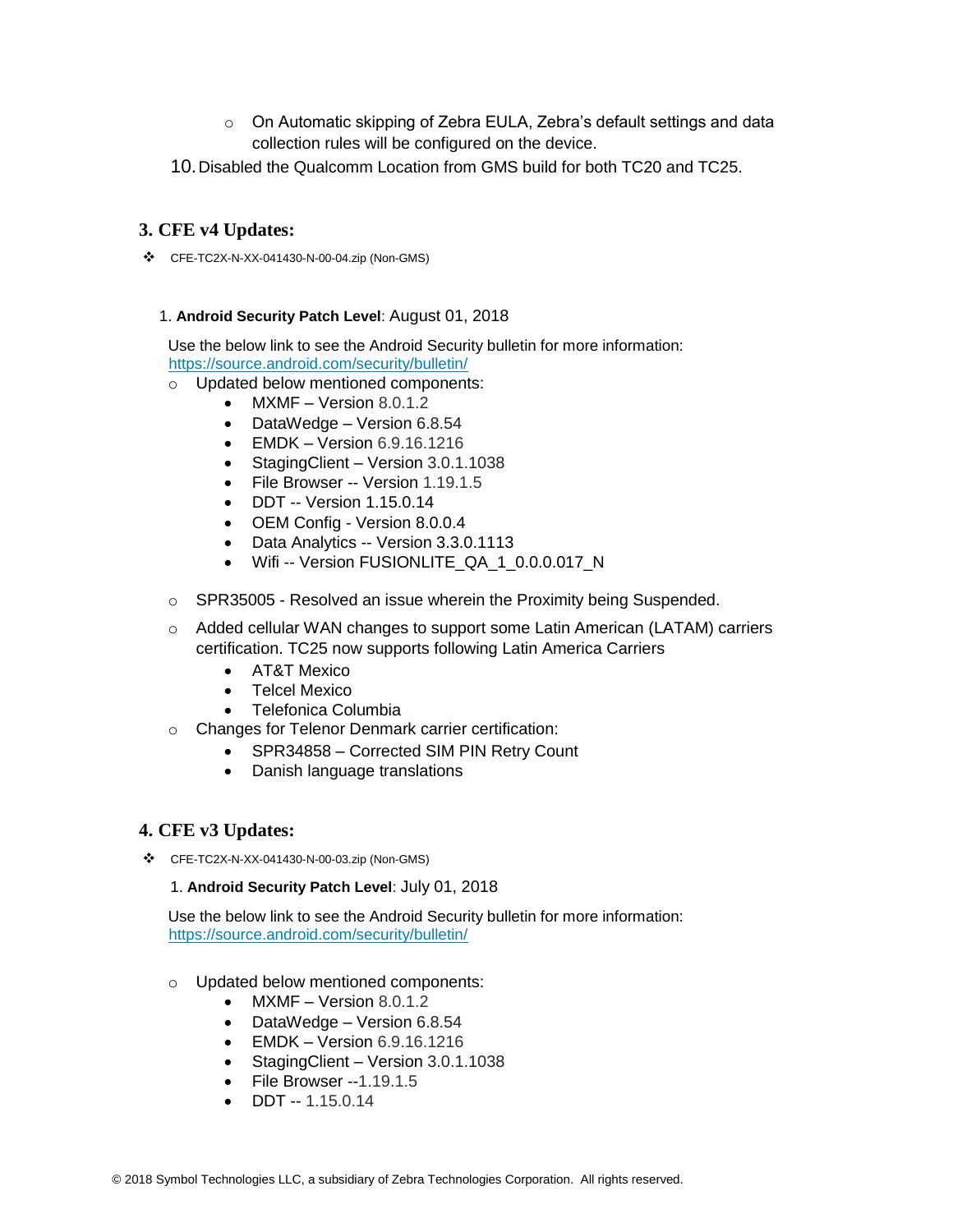- $\circ$  SPR34716 Resolved an issue wherein the MX was getting killed by Backup manager and didn't restart properly.
- $\circ$  SPR34145 Resolved an issue wherein indexing of the WEP key was not handled correctly.
- o SPR34429 Resolved an issue wherein failed to emit scan beam if the application was launched during device suspend.

### **5. CFE v2 Updates:**

❖ CFE-TC2X-N-XX-041430-N-00-02.zip (Non-GMS)

#### 1. **Android Security Patch Level**: June 01, 2018

Use the below link to see the Android Security bulletin for more information: <https://source.android.com/security/bulletin/>

- o Updated below mentioned components:
	- MXMF Version 8.0.0.10
	- DataWedge Version 6.8.50
	- EMDK Version 6.9.16.1216
	- Staging Client Version 3.0.1.1037
	- File Browser --1.19.1.5
	- DDT -- 1.15.0.14
- $\circ$  SPR33207 Resolved an issue wherein the Device Diagnostic tool had an issue with reading the Battery Cycles in the application for PP+ batteries
- $\circ$  SPR33671 Resolved an issue wherein user was unable to create WIFI profile with username as backslash followed by number
- $\circ$  SPR34267 Resolved an issue wherein the device was failed to enable USB debugging when a barcode was scanned.
- $\circ$  SPR33862 Resolved an issue wherein the Screen Time off settings using Display manager CSP was not working.
- $\circ$  SPR34145 Resolved an issue wherein indexing of the WEP key was not handled correctly.
- $\circ$  SPR33973 Resolved an issue wherein erroneously loading default profile by providing feature to ignore disabled profiles in DataWedge
- o SPR33848 Added support to included category field in intent profile in StageNow.
- o SPR34189 Resolved an issue wherein low ram and oom limit adjustments to provide more free memory.
- $\circ$  SPR33639 Resolved an issue wherein the customer app install and launch during device sleep state and device stop emitting scan beam after awake from suspend.
- $\circ$  SPR33876 Resolved an issue wherein Display Timeout was unable set via StageNow
- $\circ$  SPR33607 Resolved an issue where few fresh devices were unable to stage after unbox the device.
- $\circ$  SPR33538 Resolved an issue wherein the Scanner beam stuck off and No LED beam while pressing scanner button.
- SPR33977 Resolved an issue wherein Time Zone setting through StageNow profile was not working.
- o SPR33981 Resolved an issue Czech Republic Regulatory Country could not be set using Wifi config profile.
- $\circ$  SPR33799 Resolved an issue wherein DataWedge was sending char 10 instead of char 13.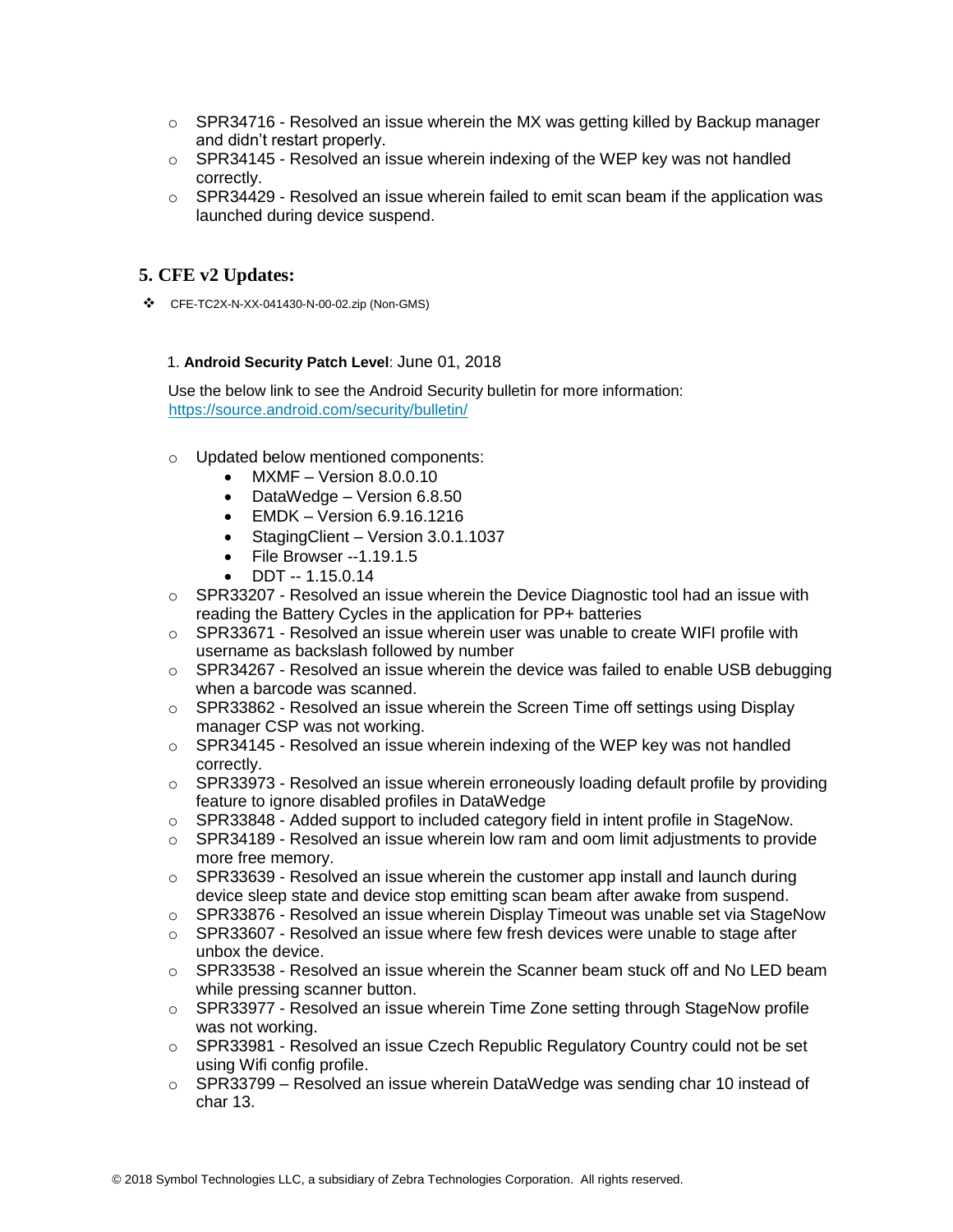$\circ$  SPR31491- Resolved an issue wherein device not able to stage devices from manufacturing with StageNow.

# <span id="page-5-0"></span>Device Compatibility

This software release has been approved for Android TC20 Nougat Non-GMS models mentioned below. Please note that GMS OS images are not compatible with China based SKUs

| <b>Device</b>          | <b>Operating System</b>                               |
|------------------------|-------------------------------------------------------|
| TC200J-20C112CN        | Android N (Non-GMS Only) China Only                   |
| TC200J-20A111CN        | Android N (Non-GMS Only) Plus SKU - China<br>Only     |
| <b>TC200J-2KC111CN</b> | Android N (Non-GMS Only) Keyboard SKU -<br>China Only |
| TC200J-20C213CN        | Android N (Non-GMS Only) Premium SKU -<br>China Only  |

This software is also approved for Android TC25 Nougat Non-GMS models mentioned below

| <b>Device</b>   | <b>Operating System</b>             |
|-----------------|-------------------------------------|
| TC25CJ-20B101CN | Android N (Non-GMS Only) China Only |
| TC25CJ-20C102CN | Android N (Non-GMS Only) China Only |

## <span id="page-5-1"></span>Installation Requirements

### HW Requirements

- Windows PC running Windows 7/10 32/64 bits
- USB Type C Cable
- Micro SD Card with at least 2GB capacity (optional)

### SW Requirements

Please make sure following components are installed on your computer before commencing OS installation.

- Zebra Android USB Driver V2.2 or higher
- Android Debug Bridge version 1.0.39 or higher
- TC20/TC25 Non-GMS Android OS Release Images

### Image Compatibility

To use this Update, the terminal must have the BSP 04-14-30-0-NN-00-M1 installed as the baseline OS.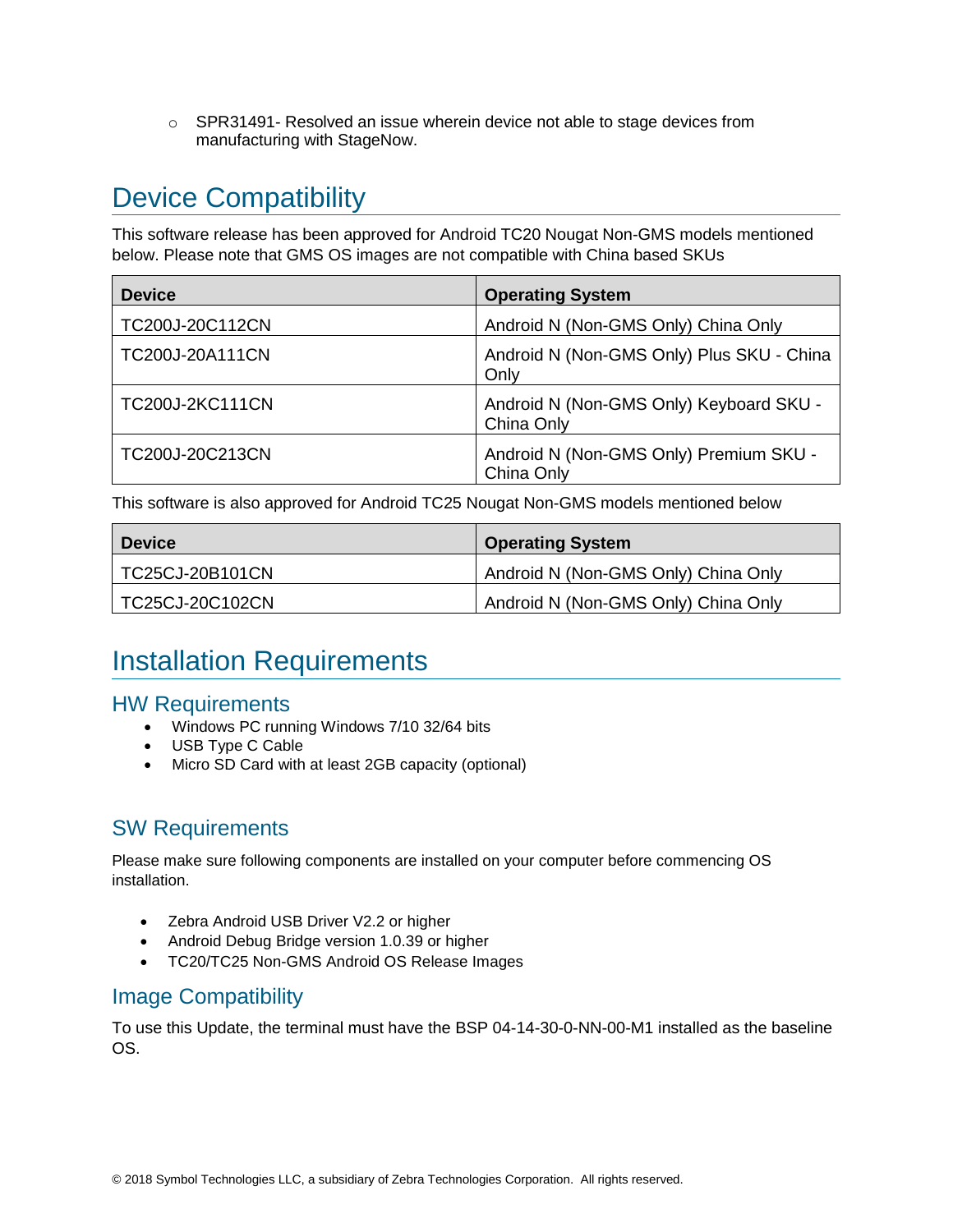## <span id="page-6-0"></span>Installation Instructions

### Using the "adb sideload" method

### Assumptions

- 1. ADB installed on PC
- 2. TC20/TC25 has Developer options enabled
- 3. USB debugging ON

### Procedure

- 1. Plug the TC20/TC25 into the USB & Charging Cable and then the Cable to the PC. If you have a Cradle with USB connectivity, connect it now.
- 2. You may need to pull down notification bar, and tap on the notification which says, "USB charging this device", and change it to "Transfer files".
- 3. Open Command Prompt on PC, run "adb devices" and check to see if you can see the device's serial number… If yes, proceed… if not you will need to get the PC set up with the proper drivers or install an External SD Card.
- 4. You may also get a pop up on your PC (Win 7) that you will be connected as a Portable Media Player… this can be ignored.
- 5. Entering Recovery Mode
	- a. Choice 1: In Command Prompt, type "adb reboot recovery" and click enter.
	- b. Choice 2:
		- i. Reboot and hold PTT key
	- ii. When Zebra Technologies logo appears on the screen Release the PTT Key
- 6. Your TC20/TC25 will reboot and take you to Android Recovery screen.
- 7. To select Sideload Method
	- a. Use the Volume + and to highlight, "Apply update from ADB" and press the Power Key to select it
- 8. With your Command Prompt, open, type "adb sideload" and add a space and then drag and drop the zip file which you want to apply to the device and press enter.
	- a. When the file download starts, the command window will show progress with a percentage completed.
	- b. Device display will show a series of messages indicating it is downloading, verifying and installing the image on to the device.
- 9. After successful update, the device will auto reboot and you see Zebra on top and POWERED BY android at the bottom and after about 10 second will transition to the TC20/TC25 Touch Computer splash screen with 5 dancing white dots at bottom… it will stay at this screen up to 4 minutes and then present the "Lock Screen".
- 10. To make sure the OS Update took place, once the initial setup is complete;
	- a. Go to "Settings" and scroll down to "About phone" and look at the "Build number". It should state "04-14-30.00-NN-U06-STD" and the Patch Version should indicate as "6".
- 11. Now you are all set to use your TC20/TC25.